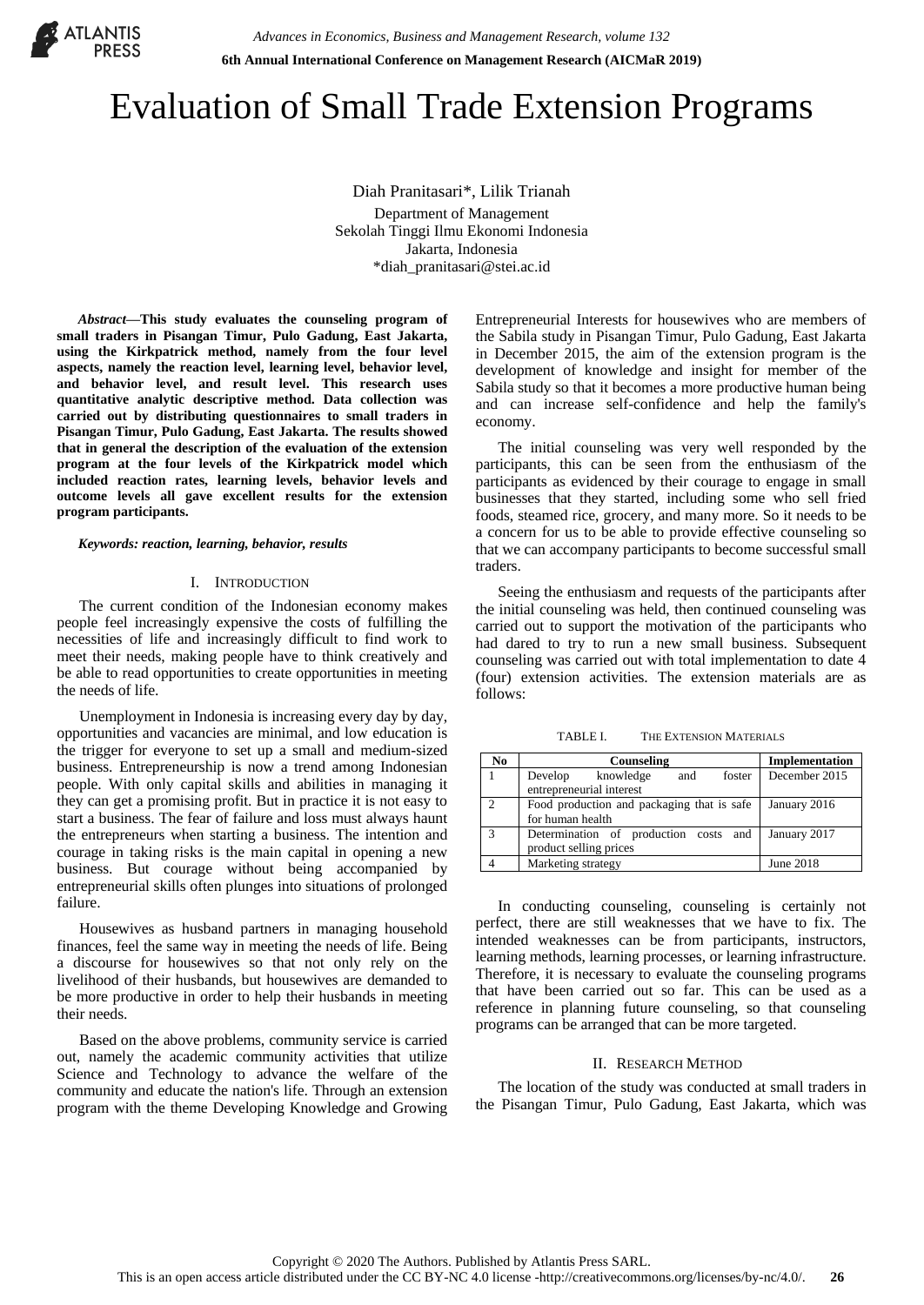

incorporated in the Sabila Ta'lim Assembly. The population in this study were all small traders in Pisangan Timur, Pulo Gadung, East Jakarta. With a total population of 50 small traders. The sample used for this study was 50 small traders with saturated sampling technique that is using the entire population.

This study used a four-level evaluation model first recognized in 1959 when Donald L. Kirkpatrick wrote four series of articles entitled "Techniques for Evaluating Training Programs" published in Training and Development, the journal of The American Society for Training and Development (ASTD) [1]. The four-level evaluation method represents a sequence of each stage for evaluating training programs [2]. The purpose of the sequence is that each level must be done in stages. This is because each level in the four-level model is important and each level impacts the next level [3]. The four levels are:

- Level 1- Reaction,
- Level 2- Learning (Learning),
- Level 3- Behavior, and
- Level 4- Results.

TABLE II. THE OPERATIONAL DEFINITION OF THIS RESEARCH IS EXPLAINED AS FOLLOWS

| Level    | <b>Definition</b>                                  | <b>Indicator</b>                     | How to<br><b>Measure</b>       |
|----------|----------------------------------------------------|--------------------------------------|--------------------------------|
| Reaction | Participants'                                      | Extension                            | Fill<br>$_{\text{out}}$<br>the |
|          | satisfaction with the                              | material                             | Ouestionnaire                  |
|          | extension<br>program                               |                                      |                                |
|          | been<br>that<br>has                                | Extension                            | Study                          |
|          | followed.<br>especially<br>regarding the material, | facilitators                         | secondary data                 |
|          | facilitators,<br>training                          | Counseling                           |                                |
|          | methods<br>and                                     | methods                              |                                |
|          | facilities<br>supporting                           |                                      |                                |
|          | where the satisfaction                             | Supporting                           |                                |
|          | will bring a reaction                              | facilities                           |                                |
|          | from the participants                              |                                      |                                |
| Learning | Learning<br>about<br>entrepreneurship,             | Understanding of<br>extension<br>the | Ouestionnaire<br>filling       |
|          | marketing,                                         | participants                         |                                |
|          | production,<br>prices                              | about<br>the                         |                                |
|          | understood<br>by<br>the                            | information                          |                                |
|          | participants                                       | materials<br>that                    |                                |
|          |                                                    | have<br>heen                         |                                |
|          |                                                    | obtained                             |                                |
| Behavior | Implementation<br>of                               | Capabilities                         | Fill<br>the<br>out             |
|          | post-counseling                                    |                                      | questionnaire                  |
|          | behavior<br>for<br>small                           | Attitude                             |                                |
|          | traders<br>$\overline{\text{in}}$<br>the<br>which  | Attention                            | Observation                    |
|          | workplace<br>includes<br>abilities.                |                                      | Semi-                          |
|          | attitudes, attention and                           | Actions                              | structured                     |
|          | actions                                            |                                      | interviews                     |
| Results  | of the<br>The success                              | Improvement                          | Ouestionnaire                  |
|          | extension<br>program                               | development<br>of                    | Completion                     |
|          | from the perspective                               | participant                          |                                |
|          | of small traders due to                            | entrepreneurship                     | Semi-                          |
|          | increase in the<br>an                              |                                      | structured                     |
|          | performance                                        |                                      | interviews                     |
|          | competence<br>of                                   |                                      |                                |
|          | participants                                       |                                      |                                |

The data collection in this study was carried out by distributing questionnaires to small traders in Pisangan Timur, Pulo Gadung, East Jakarta. Questionnaires were distributed to small traders in order to know the description of research evaluations at the level of reaction, learning and outcome levels and to find out the effectiveness of the extension program. However, to sharpen the results and add information, semistructured interviews were conducted with respondents and direct observation of the respondent's small business management.

# III. RESULTS AND DISCUSSION

#### *A. Results*

Respondents in this study were mothers of the Majelis Ta'lim Sabila study group in Pisangan Timur, Pulo Gadung, East Jakarta, who are now entrepreneurs as small traders, totaling 50 people.

In this study, there were 3 (three) individual characteristics that were asked to respondents, namely age, last education and employment status. This was done to find out how the frequency distribution of the characteristics of individuals who were respondents in this study. The characteristics of respondents are 46% of respondents aged 41-50 years, 74% of respondents have a high school education, and 90% of respondents work as housewives.

The results of the statistical description of the reaction level, the level of learning, the level of behavior, and the level of results are explained as follows:

*1) Response rate distribution:* The level of reaction is the respondent's satisfaction with the counseling program that has been followed, especially regarding the material, facilitators, training methods and supporting facilities where the satisfaction will generate reactions from the participants. In the evaluation of the reaction level there are 10 items submitted by researchers to respondents. The frequency distribution of respondents' responses regarding their satisfaction with the extension program obtained a description of the results of the study in which the average respondent's response to the reaction statement averaged 3.38 or very good. And a maximum index of 3.78 is a statement of counseling material that is presented clearly and systematically. While the lowest index is 2.38 which is a statement of the presence of tools/learning media, such as projectors, laptops, and teaching aids.

*2) Distribution of learning level answers:* The level of learning is the result of respondents 'learning about entrepreneurship, marketing, production, prices understood by respondents Respondent's perceptions of learning levels, statistically descriptive At the learning level, the indicator is the extent to which respondents or extension participants understand the counseling material delivered by the instructors namely regarding entrepreneurship, marketing, production, and pricing. At the level of learning this is done by giving written tests to the participants. The average questions answered correctly by the participants were 97%. And the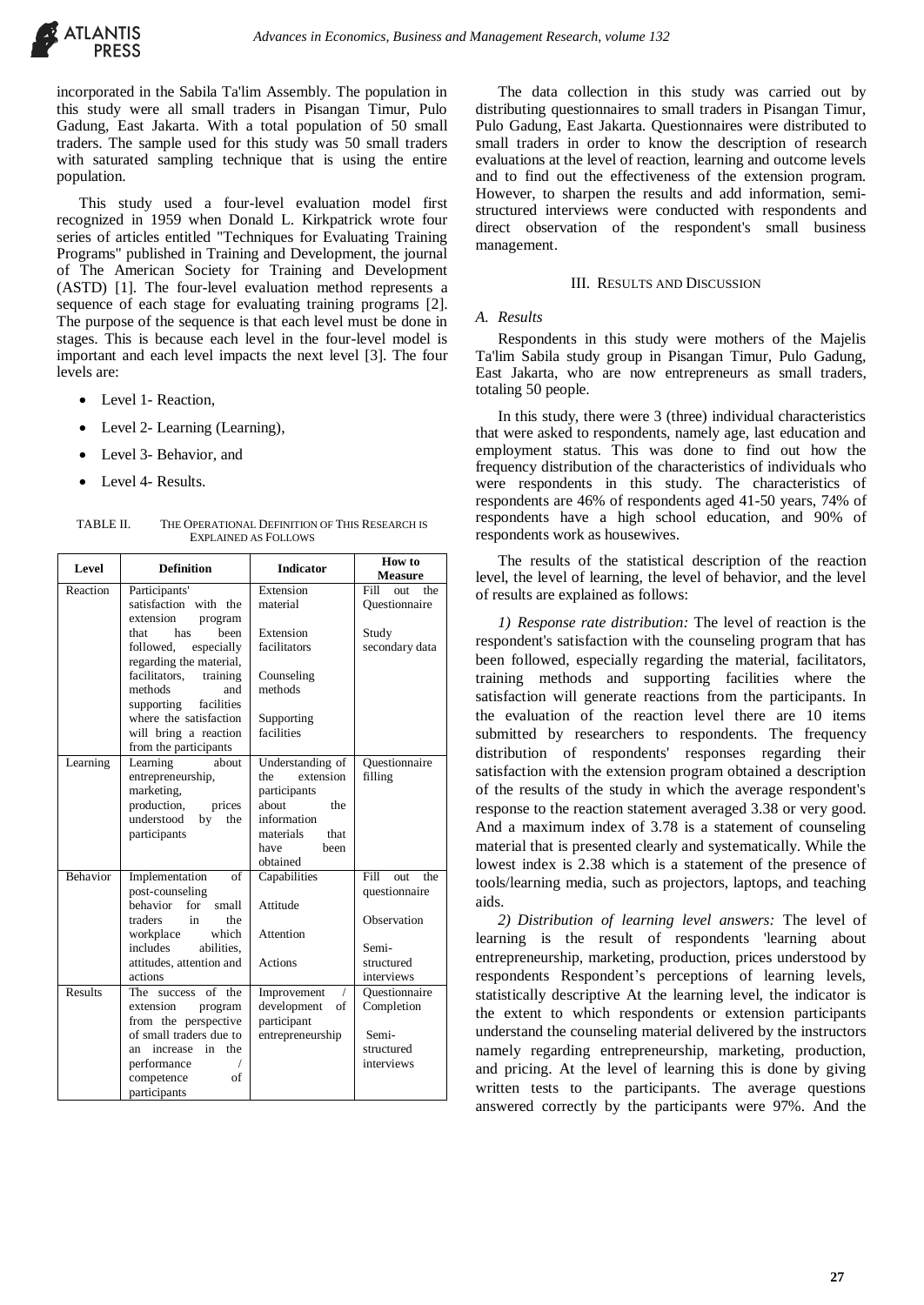

questions understood by the participants were entrepreneurship, packaging and marketing material. While the minimum question understood by the participants is pricing.

For criticism and suggestions given by respondents, the counseling program conducted so far has been good, respondents are satisfied with the implementation of the extension program so far and there are requests from respondents so that counseling can be done at least once a year. Input from respondents on the topic of counseling that should be carried out in the next period is:

- Marketing
- Buying and selling online
- Financial management
- Business development
- The rental service business
- Educate children

*3) Distribution of behavior level answers:* The level of behavior is the implementation of post-counseling behavior for small traders in the workplace which includes abilities, attitudes, attention and actions. Respondents' perceptions

about the level of behavior, statistically descriptive can be seen from the average response of respondents to the statement of behavior that is an average of 3.42 or very good. And a maximum index of 3.76 is a statement to always try to be honest in trading, while a minimum index of 2.68 is a statement of ability to promote merchandise.

*4) Distribution of results-level answers:* Outcome level is the success of the extension program from the point of view of small traders due to an increase in the performance/ competency of the respondents 'perceptions about the level of results, in descriptive statistics the respondents' average answers to the statement of average results are 3.4 or very good. And the 2.72 main index is a statement of the amount of merchandise sold by respondents has increased. As for the minimum index, always try to be honest in trading, while the maximum index is 3.82, which is the statement of respondents who guarantee that their merchandise is always safe for health.

#### *B. Discussion*

This study records the results of numerical measurements of respondents 'perceptions of the four research variables, as presented in the previous section, below is a recapitulation of the distribution of respondents' perceptions of the level of reaction, level of learning, level of behavior, and level of results.

TABLE III. RECAPITULATION OF RESPONDENT'S PERCEPTIONS

| Level    | <b>Index</b>                   | <b>Average Index</b> | <b>Minimum Index</b>                   | <b>Maximum Index</b>                              |
|----------|--------------------------------|----------------------|----------------------------------------|---------------------------------------------------|
| Reaction | Satisfaction                   | Very good            | aids<br>learning<br>such as<br>media,  | extension materials<br>are presented clearly and  |
|          |                                |                      | projectors, laptops, and teaching aids | systematically                                    |
| Learning | Understanding of Material      | Very Good            | Material that is less understood by    | Material that is understood by respondents is     |
|          |                                |                      | respondents is price fixing material   | entrepreneurial, packaging and marketing material |
| Behavior | <b>Implementation Behavior</b> | Very good            | ability to promote merchandise         | always try to be honest in trading                |
| Result   | Counseling<br>Success<br>-of   | Very good            | merchandise sold by<br>of<br>number    | Respondents guarantee that their merchandise is   |
|          | Program                        |                      | respondents has increased              | always safe for health                            |

*1) Evaluation of reaction rate:* Based on the results of research conducted by distributing questionnaires to 50 respondents who were counseling participants, it is known that the response rate or satisfaction of respondents to the counseling program according to the respondents' assessment gave positive results with very good categories. From this it can be said that almost all extension participants were satisfied with the implementation of the extension program from the material, facilitators, methods and supporting facilities. Besides that, the results of the semi-structured interview found that the average respondent was satisfied with the implementation of the counseling program.

When viewed more deeply, from the results of the distribution of respondents' answers to the questionnaire statements submitted by researchers all statements have a high index or are included in the excellent category, especially in terms of presenting counseling material that is assessed presented clearly and systematically. But there is one statement that has an index of 2.38 or included in the good category, namely the provision of tools/learning media, such as projectors, laptops, and props. This can be used as input for the

implementation of subsequent counseling to improve teaching aids/learning media that are recognized by the implementation of extension programs are still very limited.

Based on the level of respondent's reaction or satisfaction of the participants of the extension program, the researcher concluded that the counseling carried out so far has given satisfaction to the participants of the counseling.

*2) Learning level evaluation:* Learning can be defined as the extend to which participants have attitudes, improving knowledge and or increasing skills as a result of attending the program [4]. Learning can be defined as a change of attitude, improvement of knowledge and/or improvement in the skills of participants after completing the extension program. The trainee is said to have learned if he has experienced a change in attitude, increased knowledge, and improved skills. Evaluation of the level of learning means measuring the extent of the impact of the extension program that participants participated in in terms of increasing knowledge, skills and behavior about something that has been learned in the extension program. In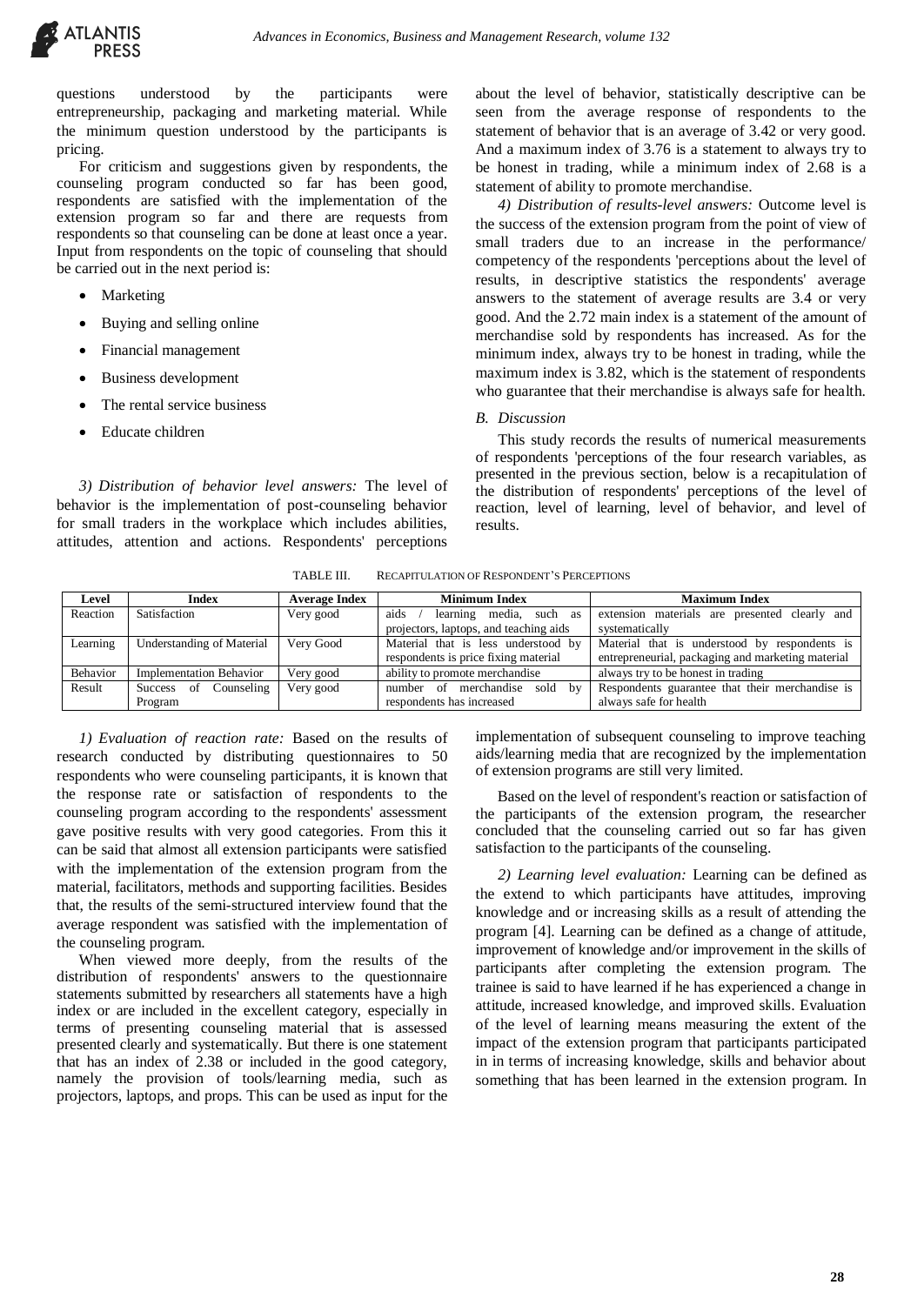

this case, this research is focused on how far the participants' knowledge is in understanding pre-tithing material.

The counseling program material that has been implemented includes developing knowledge and fostering an interest in entrepreneurship, food production and packaging that is safe for human health, setting production costs and product selling prices, and marketing strategies. To find out the participant or respondent's understanding, a written test with questions related to the material is carried out, besides that a question and answer session is also conducted directly on the participants of the counseling.

There are 10 (ten) questions given in writing to participants. Based on the results of the research described in the previous chapter, it can be seen that the level of learning or understanding of the participants of the extension to the extension material gives positive results with an average level of correct answers of 97%. From these results it can be said that the average extension participant can answer the questions given by the researcher correctly. Or in other words the extension participants are able to understand the extension material that has been given well.

In addition to the participants who on average were able to understand the material provided in the counseling, there were some participants who still did not understand the pricing material, because some participants gave incorrect answers to the question of pricing. This can be a reference for the organizers of the extension program to be able to better present the material more clearly about product pricing.

From the results above, the researcher can conclude that the level of learning of the extension participants, in this case the increase in knowledge, skills, and behavior of the counselors can be said to be very good.

*3) Behavioral level evaluation:* Behavioral level evaluation is used to find out whether new skills, knowledge or attitudes as a result of counseling programs are actually utilized and applied in daily work behavior. The aim to be achieved in evaluating the level of behavior is to ensure that counseling has a positive influence on the work of the participants.

In this study, researchers used 4 (four) indicators, namely the ability, attitude, attention and action. From the results of the study described in the previous section, it was found that the average index of behavior level was 3.42 or included in the excellent category. This means that the extension program has a positive impact on the behavior of participants or participants actually apply what they have gained in counseling in their daily work behavior.

The extension participants gave very good ratings for their abilities, attitudes, attention and actions, especially in terms of honesty in trading that obtained a maximum index of 3.76. But there is still an assessment of statements that have an index with a good category, namely the ability to promote merchandise and the ability to set a more competitive selling price. This can be input for organizing the extension program to be able to better present material that is clearer and easier to understand by participants, especially in improving the ability to promote goods and determine a more competitive selling price.

*4) Outcome evaluation:* Outcome evaluation focuses on the end result that occurs because participants have followed a counseling program. Included in the final output category of an extension program include an increase in production, an increase in quality, a decrease in costs, and an increase in profits.

From the results of the research described in the previous section, it can be seen that the participants have experienced an increase in production, an increase in profits or an increase in quality. This can be seen from the results of the average index of 3.4 or into the excellent category.

Indicators that can evaluate results are an increase in performance/competence of participants. So it can be concluded that the participants experienced an increase in performance or competence after attending the counseling program. The statements on the evaluation of results given to respondents were 10 statements, and all statements had an index above 3.2 or very good especially in the statement that participants guaranteed that their merchandise was always safe for health.

In addition, there were still 2 (two) statements which had an index of less than 3.2 or included in the good category, namely the number of merchandise sold by the participants increased and the number of buyers of the merchandise of the participants increased. This can be used as input for program organizers to be able to further deepen marketing materials, especially in promotion.

*5) Interview and observation:* In this research, besides carried out by collecting data using a questionnaire, direct observations and interviews were also conducted to obtain a clearer picture, especially in the evaluation of behavior and results.

By using semi-structured interviews based on material that has been delivered in counseling that is developing knowledge and fostering entrepreneurial interests, food production and packaging that is safe for human health, determining production costs and product selling prices, and marketing strategies, the researchers make direct observations of participant. From direct observation and interviews it was found that there was an increase in the participants' desire to do entrepreneurship. This can be seen by the increasing number of participants who want to try to run a small business, such as selling yellow rice, gethuk, tofu and clothing.

From the observations and interviews it was found that there was an increase in food production and packaging of the participants in trading, namely by using materials and packaging methods that were safe for health, as seen in gethuk traders who previously used newspaper paper to wrap the gethuk now using banana leaves. It also looks like the yellow rice traders who pack their wares with special mica plastic to withstand heat.

In determining the cost of production, researchers also found an increase in the participants, as did the yellow rice trader who prefers to open merchandise at home and receive orders in large parties that he previously rented a place on the roadside. It is also done by way of mouth marketing through recitation or social gathering. From the results of direct